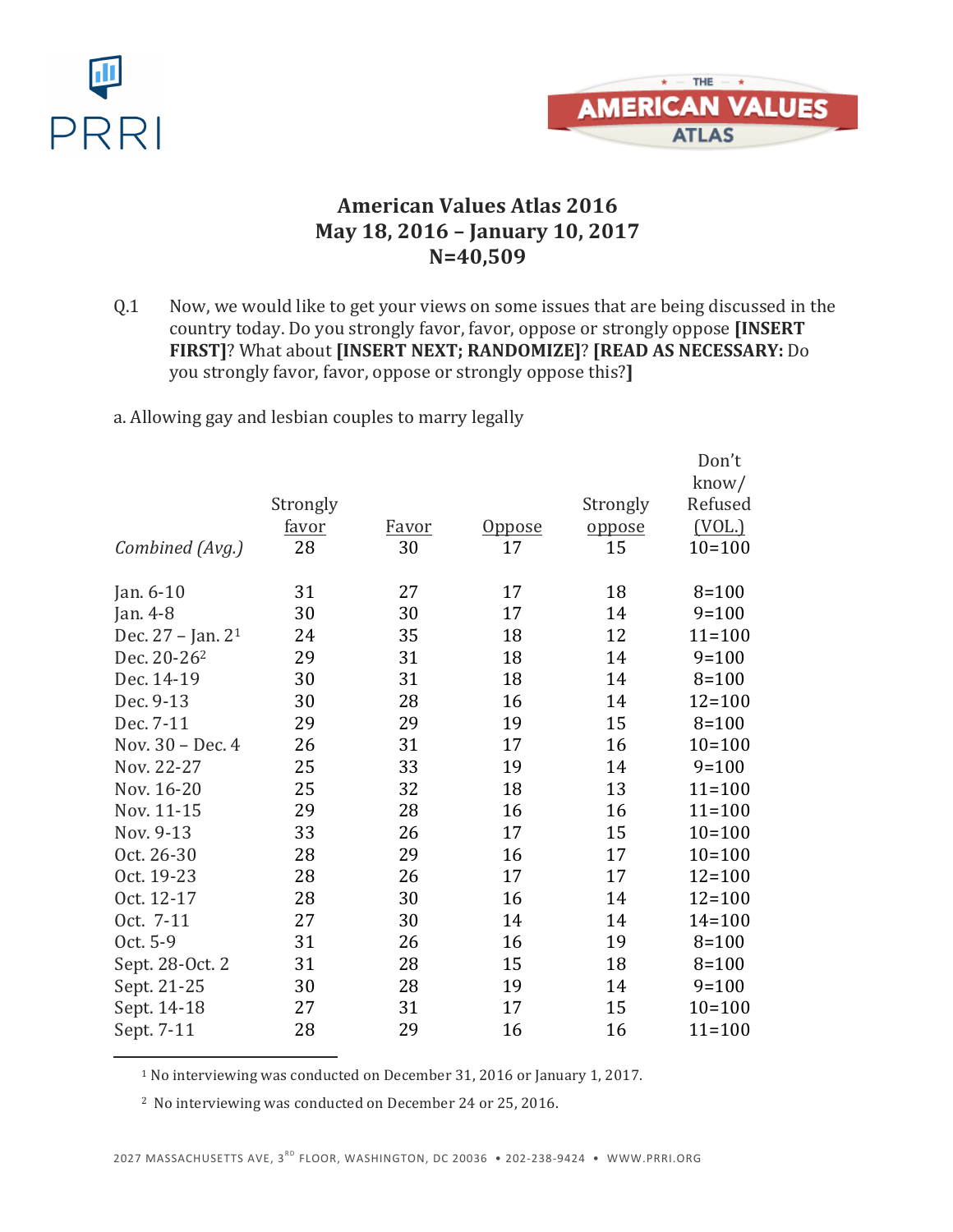PRRI 2

| Aug. 31-Sept. 4   | 27 | 31 | 19 | 14 | $9=100$    |
|-------------------|----|----|----|----|------------|
| Aug. 24-28        | 27 | 29 | 17 | 17 | $11 = 100$ |
| Aug. 17-21        | 25 | 31 | 20 | 15 | $8 = 100$  |
| Aug. 12-16        | 32 | 31 | 14 | 14 | $8 = 100$  |
| Aug. 10-14        | 30 | 30 | 16 | 15 | $8 = 100$  |
| Aug. 3-7          | 29 | 28 | 19 | 14 | $11 = 100$ |
| July 27-31        | 25 | 34 | 16 | 14 | $11 = 100$ |
| July 20-24        | 29 | 29 | 18 | 14 | $9 = 100$  |
| <b>July 13-17</b> | 26 | 32 | 18 | 14 | $10 = 100$ |
| <b>July 6-10</b>  | 28 | 28 | 21 | 13 | $10 = 100$ |
| June 29-July 3    | 26 | 32 | 19 | 14 | $9 = 100$  |
| June 22-26        | 27 | 31 | 17 | 16 | $9 = 100$  |
| June 15-19        | 30 | 29 | 16 | 17 | $8 = 100$  |
| June 10-14        | 30 | 29 | 16 | 15 | $10 = 100$ |
| June 8-12         | 28 | 28 | 16 | 21 | $6 = 100$  |
| June 3-7          | 24 | 32 | 20 | 17 | $8 = 100$  |
| June $1-5$        | 25 | 30 | 20 | 15 | $10 = 100$ |
| May 25-29         | 25 | 30 | 17 | 18 | $10 = 100$ |
| May 18-22         | 25 | 30 | 17 | 19 | $8 = 100$  |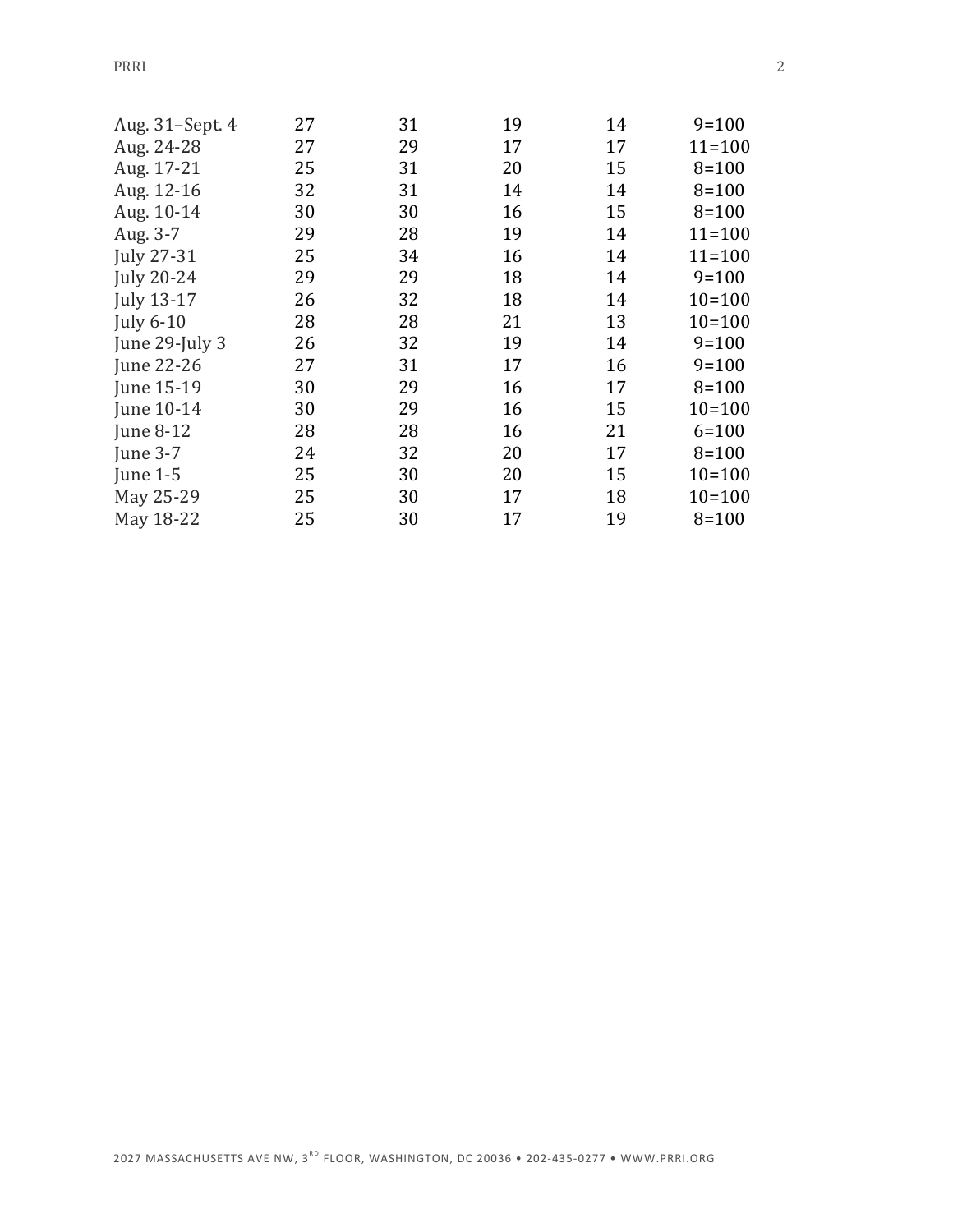b. Allowing a small business owner in your state to refuse to provide products or services to gay or lesbian people, if doing so violates their religious beliefs

|                   |              |              |               |          | Don't<br>know/ |
|-------------------|--------------|--------------|---------------|----------|----------------|
|                   | Strongly     |              |               | Strongly | Refused        |
|                   | <u>favor</u> | <b>Favor</b> | <u>Oppose</u> | oppose   | (VOL.)         |
| Combined (Avg.)   | 12           | 18           | 28            | 33       | $9 = 100$      |
| Jan. $6-10$       | 12           | 16           | 26            | 40       | $7 = 100$      |
| Jan. 4-8          | 12           | 17           | 29            | 34       | $8 = 100$      |
| Dec. 27 - Jan. 2  | 9            | 19           | 33            | 32       | $7 = 100$      |
| Dec. 20-26        | 9            | 19           | 30            | 33       | $9 = 100$      |
| Dec. 14-19        | 10           | 18           | 29            | 36       | $7 = 100$      |
| Dec. 9-13         | 10           | 16           | 29            | 34       | $11 = 100$     |
| Dec. 7-11         | 14           | 14           | 30            | 35       | $8 = 100$      |
| Nov. 30 - Dec. 4  | 13           | 20           | 28            | 30       | $9 = 100$      |
| Nov. 22-27        | 12           | 21           | 28            | 31       | $9 = 100$      |
| Nov. 16-20        | 10           | 17           | 31            | 33       | $8 = 100$      |
| Nov. 11-15        | 12           | 17           | 29            | 32       | $11 = 100$     |
| Nov. 9-13         | 11           | 16           | 26            | 36       | $11 = 100$     |
| Oct. 26-30        | 13           | 16           | 28            | 36       | $8 = 100$      |
| Oct. 19-23        | 12           | 19           | 27            | 30       | $12 = 100$     |
| Oct. 12-17        | 11           | 16           | 30            | 32       | $10 = 100$     |
| Oct. 7-11         | 10           | 16           | 27            | 32       | $15 = 100$     |
| Oct. 5-9          | 14           | 17           | 25            | 37       | $7 = 100$      |
| Sept. 28-Oct. 2   | 13           | 16           | 24            | 39       | $7 = 100$      |
| Sept. 21-25       | 10           | 21           | 27            | 33       | $8 = 100$      |
| Sept. 14-18       | 14           | 19           | 26            | 32       | $9 = 100$      |
| Sept. 7-11        | 10           | 21           | 25            | 33       | $11 = 100$     |
| Aug. 31-Sept. 4   | 13           | 19           | 30            | 31       | $8 = 100$      |
| Aug. 24-28        | 11           | 16           | 29            | 34       | $10=100$       |
| Aug. 17-21        | 13           | 23           | 25            | 28       | $10=100$       |
| Aug. 12-16        | 14           | 15           | 28            | 34       | $8 = 100$      |
| Aug. 10-14        | 13           | 16           | 27            | 36       | $7 = 100$      |
| Aug. 3-7          | 9            | 20           | 31            | 30       | $9 = 100$      |
| <b>July 27-31</b> | 12           | 19           | 29            | 34       | $6 = 100$      |
| <b>July 20-24</b> | 11           | 19           | 25            | 37       | $9 = 100$      |
| July 13-17        | 12           | 21           | 25            | 33       | $8 = 100$      |
| <b>July 6-10</b>  | 9            | 22           | 29            | 31       | $8 = 100$      |
| June 29-July 3    | 13           | 21           | 29            | 28       | $9=100$        |
| June 22-26        | 12           | 18           | 27            | 35       | $8 = 100$      |
| June 15-19        | 14           | 19           | 26            | 35       | $6 = 100$      |
| June 10-14        | 15           | 18           | 24            | 35       | $8 = 100$      |
| June 8-12         | 17           | 15           | 26            | 37       | $6 = 100$      |
|                   |              |              |               |          |                |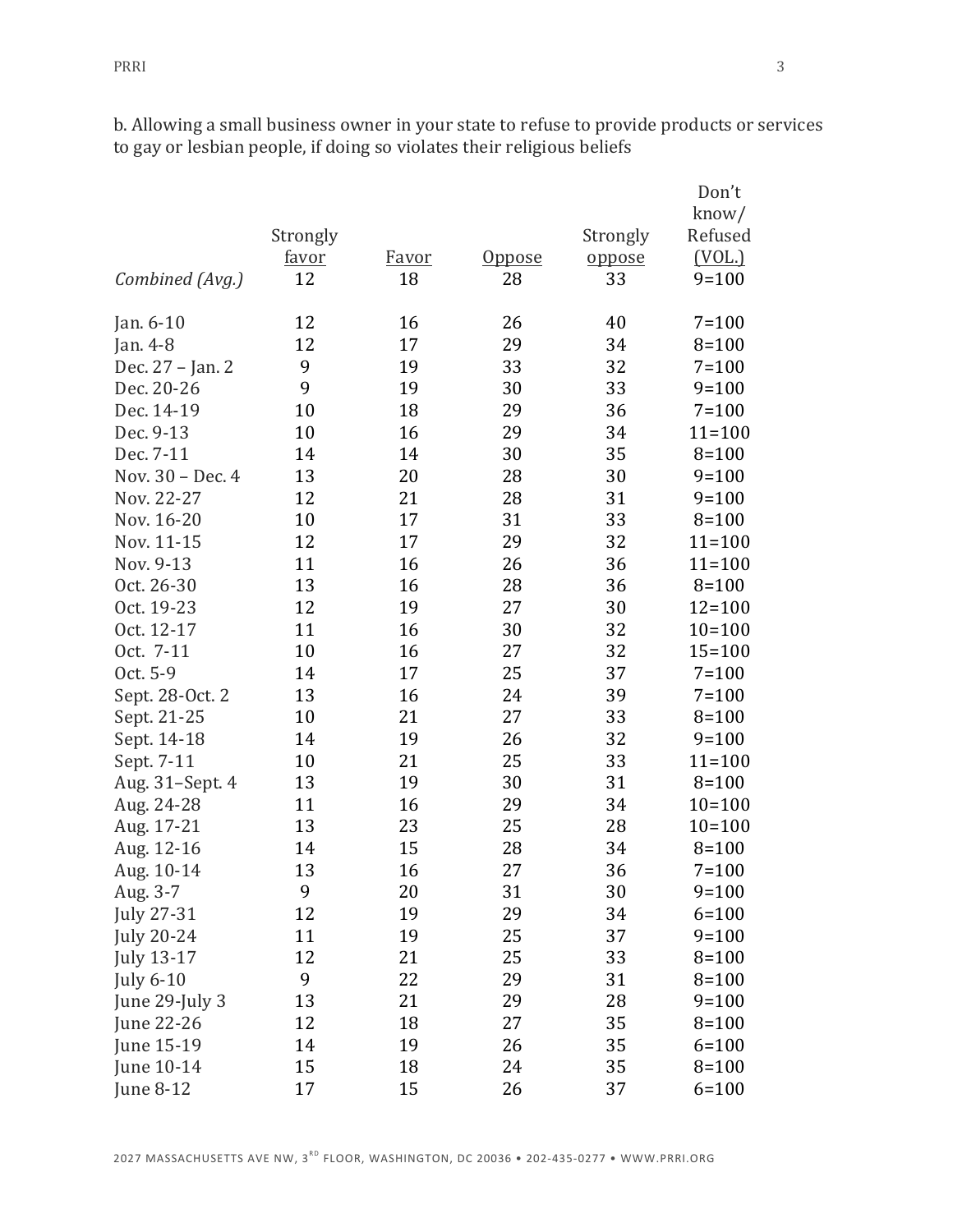PRRI 24

| June $3-7$ | 12 | 19 | 27 | 35 | $7 = 100$ |
|------------|----|----|----|----|-----------|
| June $1-5$ | 13 | 17 | 29 | 31 | $9=100$   |
| May 25-29  | 13 | 20 | 27 | 32 | $8 = 100$ |
| May 18-22  | 13 | 21 | 28 | 32 | $6 = 100$ |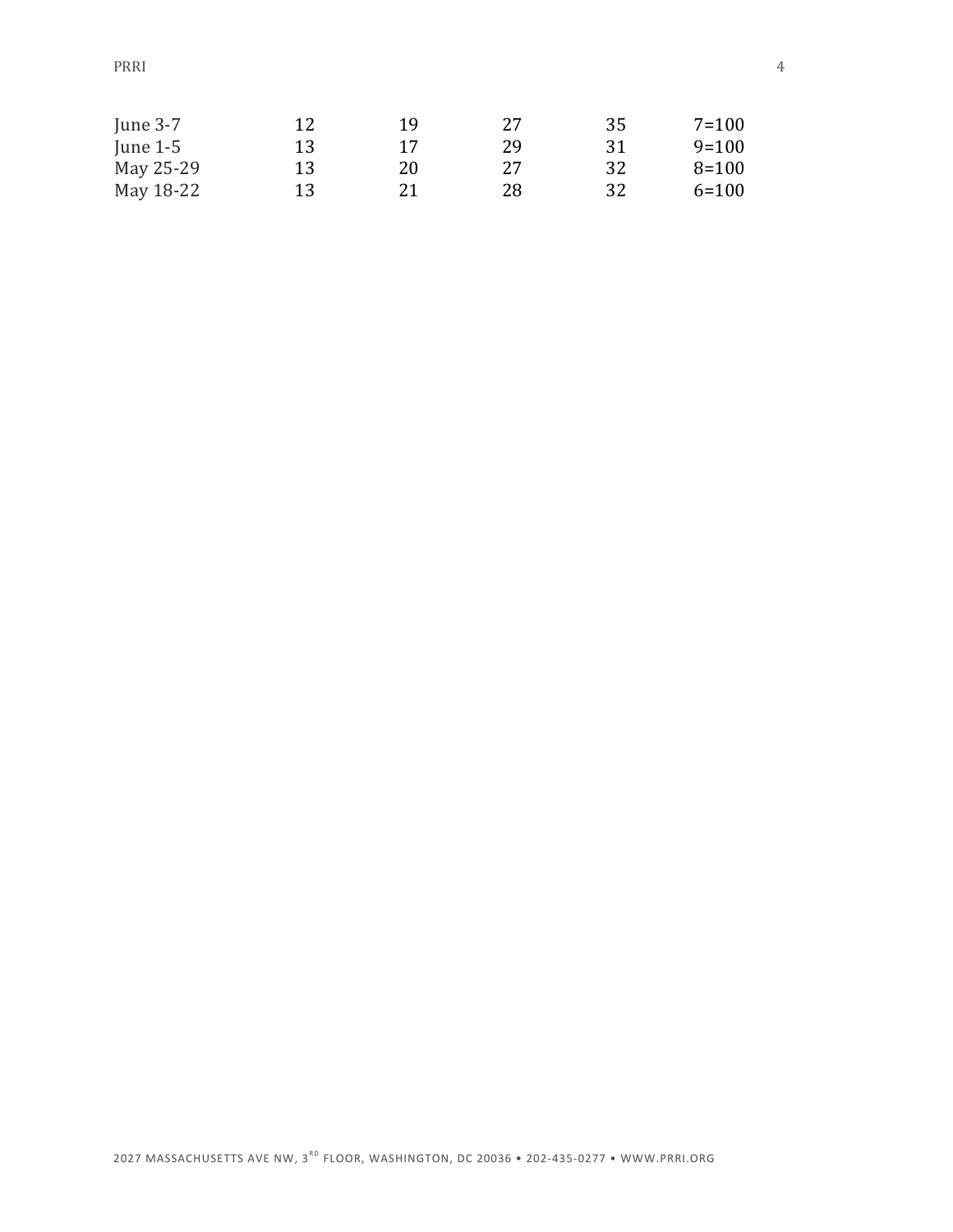Q2. Which statement comes closest to your view about how the immigration system should deal with immigrants who are currently living in the U.S. illegally? The immigration system should... **[FORM 1 READ IN ORDER (1-3), FORM 2 READ REVERSE ORDER (3-1)]** 

|                   | Allow                         |                               |              |                |                |
|-------------------|-------------------------------|-------------------------------|--------------|----------------|----------------|
|                   | them a way to                 | Allow them to                 |              |                |                |
|                   | become citizens               | become                        |              |                |                |
|                   | provided they<br>meet certain | permanent<br>legal residents, | Identify and | None of these  | Don't know/    |
|                   | requirements                  | but not citizens              | deport them  | (VOL.)         | Refused (VOL.) |
| Combined (Avg.)   | 64                            | 15                            | 16           | $\overline{2}$ | $3 = 100$      |
| Jan. 6-10         | 68                            | 13                            | 14           | 2              | $2 = 100$      |
| Jan. 4-8          | 68                            | 15                            | 12           | $\overline{2}$ | $3 = 100$      |
| Dec. 27 - Jan. 2  | 67                            | 15                            | 15           | $\mathbf{1}$   | $2 = 100$      |
| Dec. 20-26        | 63                            | 16                            | 16           | $\overline{2}$ | $3 = 100$      |
|                   |                               |                               |              |                |                |
| Dec. 14-19        | 65                            | 17                            | 14           | $\overline{2}$ | $3 = 100$      |
| Dec. 9-13         | 67                            | 14                            | 15           | 3              | $3 = 100$      |
| Dec. 7-11         | 66                            | 15                            | 15           | $\overline{2}$ | $2 = 100$      |
| Nov. 30 - Dec. 4  | 65                            | 15                            | 15           | $\mathbf{1}$   | $3 = 100$      |
| Nov. 22-27        | 63                            | 16                            | 15           | 3              | $4 = 100$      |
| Nov. 16-20        | 66                            | 14                            | 15           | $\overline{2}$ | $2 = 100$      |
| Nov. 11-15        | 66                            | 14                            | 15           | $\mathbf{2}$   | $3 = 100$      |
| Nov. 9-13         | 68                            | 12                            | 14           | 3              | $3 = 100$      |
| Oct. 26-30        | 69                            | 13                            | 14           | $\overline{c}$ | $3 = 100$      |
| Oct. 19-23        | 60                            | 16                            | 18           | $\overline{2}$ | $4 = 100$      |
| Oct. 12-17        | 67                            | 13                            | 15           | $\overline{2}$ | $3 = 100$      |
| Oct. 7-11         | 64                            | 14                            | 16           | $\overline{2}$ | $4 = 100$      |
| Oct. 5-9          | 63                            | 17                            | 16           | $\overline{2}$ | $2 = 100$      |
| Sept. 28-Oct. 2   | 61                            | 16                            | 19           | $\mathbf{1}$   | $2 = 100$      |
| Sept. 21-25       | 63                            | 16                            | 17           | 2              | $2 = 100$      |
| Sept. 14-18       | 64                            | 16                            | 16           | $\mathbf{2}$   | $2 = 100$      |
| Sept. 7-11        | 65                            | 15                            | 16           | $\overline{2}$ | $2 = 100$      |
| Aug. 31-Sept. 4   | 65                            | 14                            | 17           | $\overline{2}$ | $2 = 100$      |
| Aug. 24-28        | 62                            | 16                            | 16           | $\overline{2}$ | $4 = 100$      |
| Aug. 17-21        | 64                            | 14                            | 18           | $\mathbf{1}$   | $3 = 100$      |
| Aug. 12-16        | 64                            | 13                            | 19           | $\mathbf{1}$   | $2 = 100$      |
| Aug. 10-14        | 63                            | 15                            | 18           | $\mathbf{1}$   | $3 = 100$      |
| Aug. 3-7          | 66                            | 13                            | 16           | $\mathbf{1}$   | $4 = 100$      |
| July 27-31        | 66                            | 12                            | 17           | $\overline{c}$ | $3 = 100$      |
| <b>July 20-24</b> | 65                            | 15                            | 17           | $\mathbf{1}$   | $2 = 100$      |
| July 13-17        | 64                            | 15                            | 16           | $\mathbf{1}$   | $4 = 100$      |
| <b>July 6-10</b>  | 61                            | 13                            | 21           | $\mathbf{1}$   | $3 = 100$      |
| June 29-July 3    | 61                            | 16                            | 18           | $\mathbf{1}$   | $3 = 100$      |
| June 22-26        | 65                            | 14                            | 16           | $\overline{2}$ | $3 = 100$      |
|                   |                               |                               |              |                |                |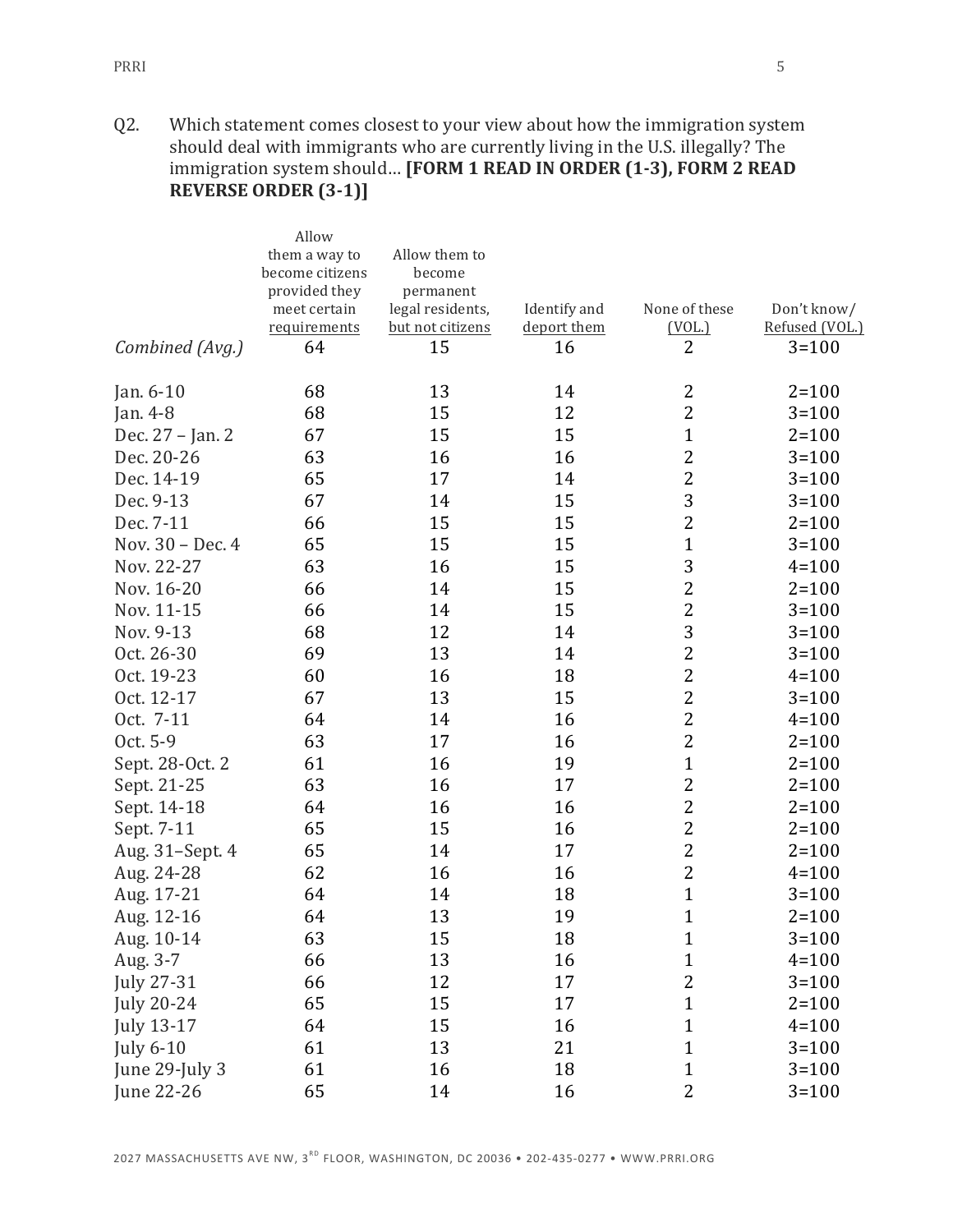| June 15-19 | 62 | 15 | 18 | $3 = 100$ |
|------------|----|----|----|-----------|
| June 10-14 | 63 | 16 | 18 | $3 = 100$ |
| June 8-12  | 63 | 17 | 16 | $2 = 100$ |
| June $3-7$ | 66 | 15 | 16 | $2 = 100$ |
| June $1-5$ | 64 | 14 | 17 | $4 = 100$ |
| May 25-29  | 65 | 13 | 17 | $4 = 100$ |
| May 18-22  | 62 | 16 | 18 | $3 = 100$ |

### **NO QUESTION 3.**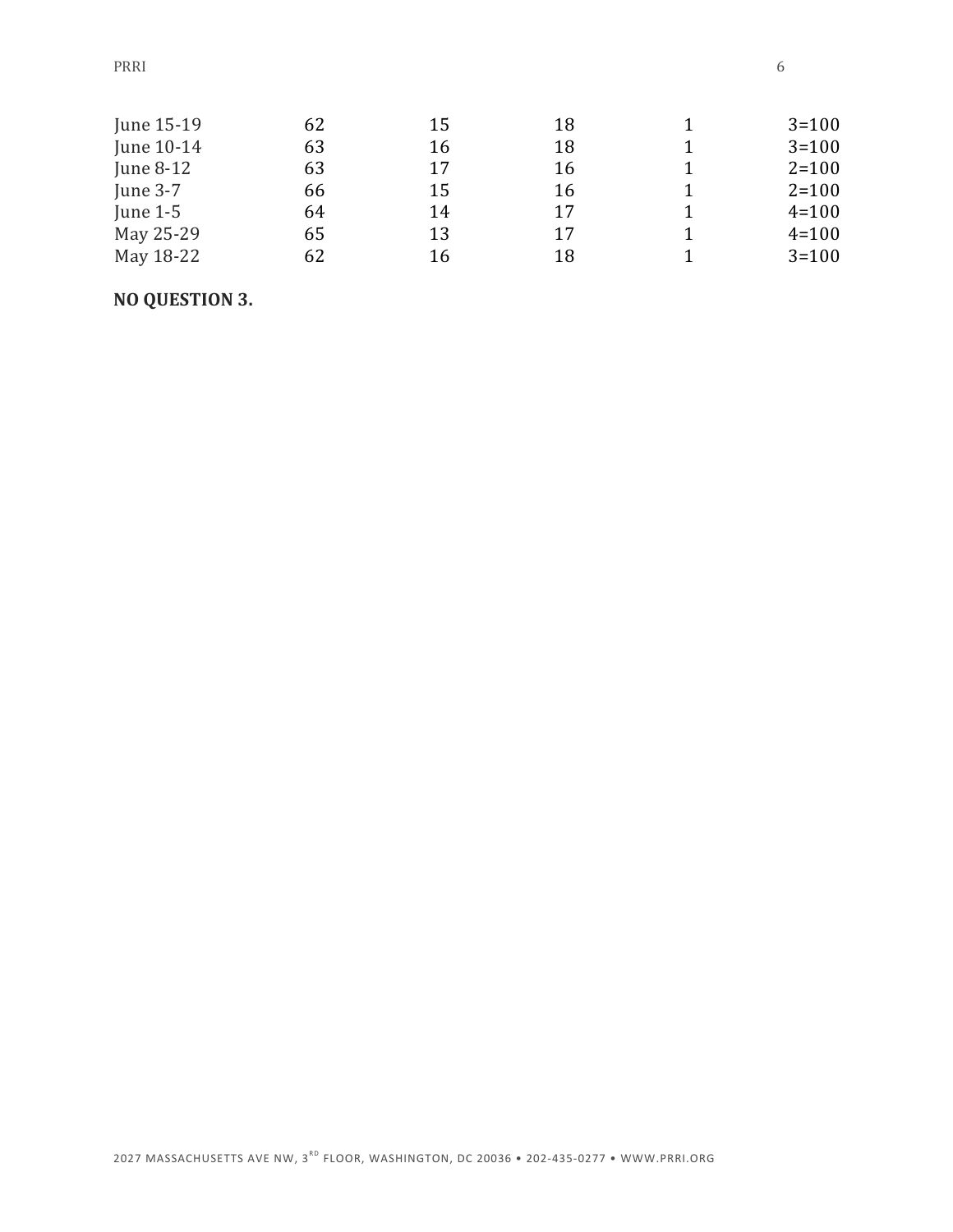#### **ASK ALL:**

And thinking about American society...

- Q.4 Just your impression, in the United States today, is there a lot of discrimination against **[INSERT ITEMS; RANDOMIZE]**, or not? And is there a lot of discrimination against **[INSERT NEXT ITEM]**, or not? **[N=36,465]**
- a. Gay and lesbian people

|                   | Yes, there     |                  |                |
|-------------------|----------------|------------------|----------------|
|                   | is a lot of    | No, not a lot of | Don't know/    |
|                   | discrimination | discrimination   | Refused (VOL.) |
| Combined (Avg.)   | 58             | 37               | $5 = 100$      |
|                   |                |                  |                |
| Jan. $6-10$       | 59             | 37               | $5 = 100$      |
| Jan. 4-8          | 60             | 35               | $5 = 100$      |
| Dec. 27 - Jan. 2  | 57             | 37               | $5 = 100$      |
| Dec. 20-26        | 57             | 40               | $4 = 100$      |
| Dec. 14-19        | 59             | 37               | $5 = 100$      |
| Dec. 9-13         | 57             | 38               | $5 = 100$      |
| Dec. 7-11         | 57             | 39               | $4 = 100$      |
| Nov. 30 - Dec. 4  | 54             | 40               | $5 = 100$      |
| Nov. 22-27        | 53             | 43               | $5 = 100$      |
| Nov. 16-20        | 54             | 40               | $6 = 100$      |
| Nov. 11-15        | 56             | 39               | $5 = 100$      |
| Nov. 9-13         | 53             | 40               | $6 = 100$      |
| Oct. 26-30        | 61             | 35               | $4 = 100$      |
| Oct. 19-23        | 53             | 40               | $7 = 100$      |
| Oct. 12-17        | 58             | 36               | $6 = 100$      |
| Oct. 7-11         | 56             | 37               | $7 = 100$      |
| Oct. 5-9          | 62             | 34               | $4 = 100$      |
| Sept. 28-Oct. 2   | 58             | 37               | $5 = 100$      |
| Sept. 21-25       | 59             | 36               | $5 = 100$      |
| Sept. 14-18       | 55             | 38               | $7 = 100$      |
| Sept. 7-11        | 55             | 41               | $4 = 100$      |
| Aug. 31-Sept. 4   | 61             | 34               | $4 = 100$      |
| Aug. 24-28        | 55             | 40               | $5 = 100$      |
| Aug. 17-21        | 56             | 39               | $5 = 100$      |
| Aug. 12-16        | 59             | 36               | $5 = 100$      |
| Aug. 10-14        | 63             | 33               | $4 = 100$      |
| Aug. 3-7          | 55             | 39               | $6 = 100$      |
| <b>July 27-31</b> | 60             | 37               | $4 = 100$      |
| <b>July 20-24</b> | 59             | 36               | $5 = 100$      |
| <b>July 13-17</b> | 63             | 33               | $4 = 100$      |
| <b>July 6-10</b>  | 59             | 35               | $6 = 100$      |
| June 29-July 3    | 61             | 36               | $4 = 100$      |
| June 22-26        | 61             | 35               | $4 = 100$      |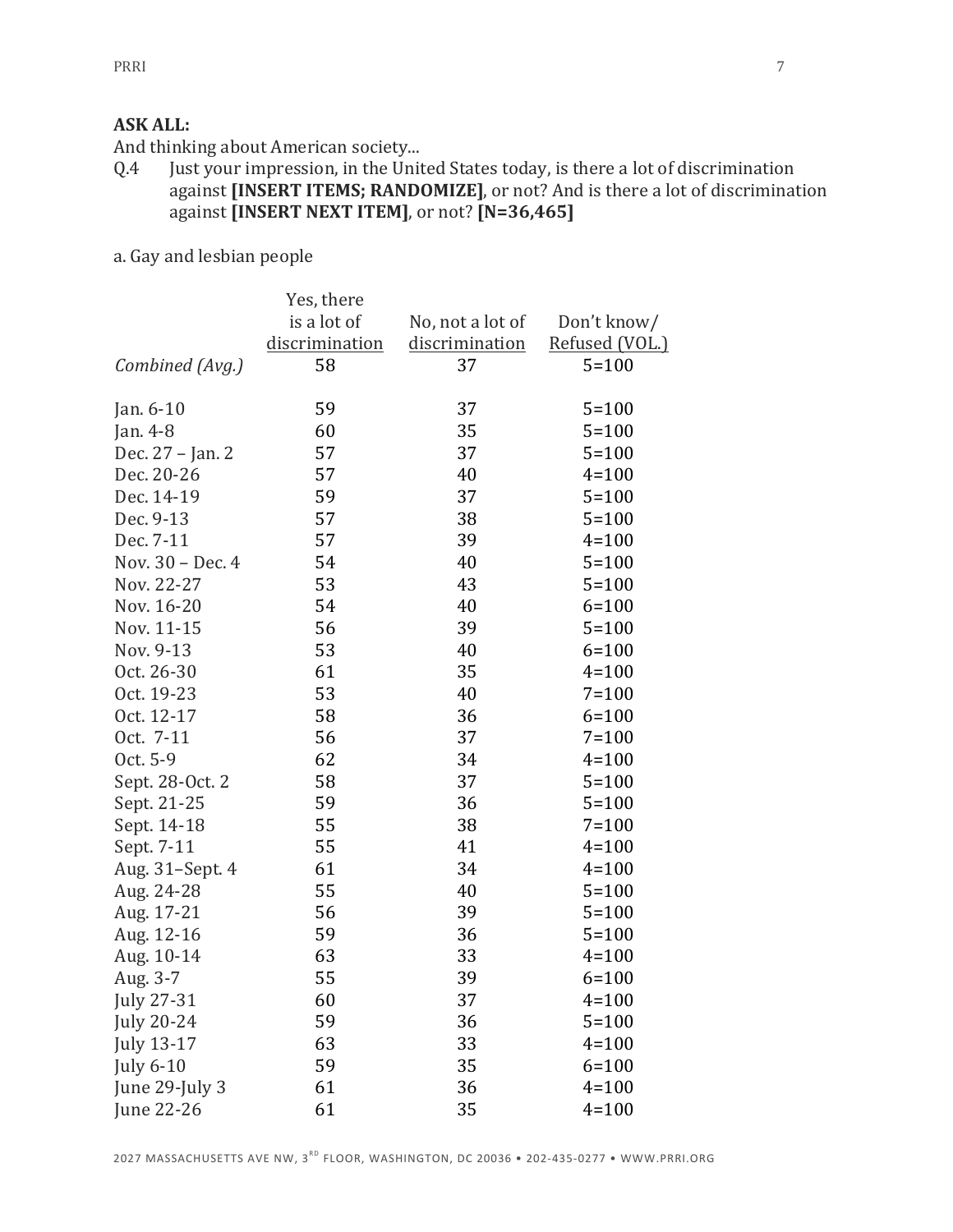PRRI 8

| June 15-19   | 62 | 34 | $4 = 100$ |
|--------------|----|----|-----------|
| June $10-14$ | 59 | 35 | $6=100$   |
| June $8-12$  | 60 | 37 | $2 = 100$ |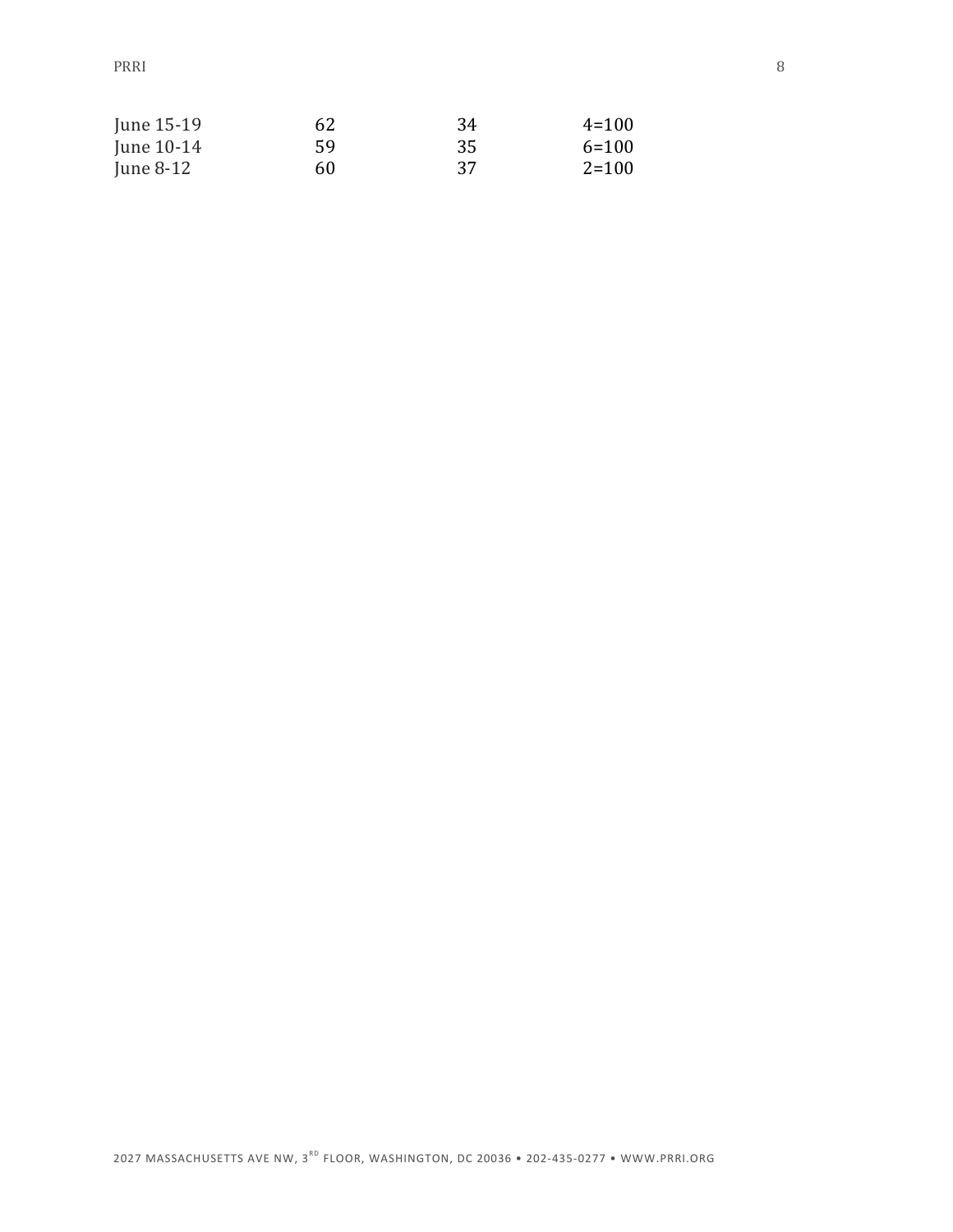### b. Immigrants

|                   | Yes, there     |                  |                |
|-------------------|----------------|------------------|----------------|
|                   | is a lot of    | No, not a lot of | Don't know/    |
|                   | discrimination | discrimination   | Refused (VOL.) |
| Combined (Avg.)   | 63             | 33               | $5 = 100$      |
|                   |                |                  |                |
| Jan. 6-10         | 66             | 30               | $4 = 100$      |
| Jan. 4-8          | 63             | 33               | $4 = 100$      |
| Dec. 27 - Jan. 2  | 61             | 35               | $4 = 100$      |
| Dec. 20-26        | 63             | 34               | $3 = 100$      |
| Dec. 14-19        | 66             | 31               | $3 = 100$      |
| Dec. 9-13         | 62             | 33               | $5 = 100$      |
| Dec. 7-11         | 61             | 36               | $3 = 100$      |
| Nov. 30 - Dec. 4  | 60             | 37               | $3 = 100$      |
| Nov. 22-27        | 61             | 36               | $3 = 100$      |
| Nov. 16-20        | 62             | 34               | $4 = 100$      |
| Nov. 11-15        | 62             | 33               | $4 = 100$      |
| Nov. 9-13         | 62             | 33               | $5 = 100$      |
| Oct. 26-30        | 66             | 30               | $4 = 100$      |
| Oct. 19-23        | 58             | 35               | $7 = 100$      |
| Oct. 12-17        | 64             | 31               | $5 = 100$      |
| Oct. 7-11         | 63             | 30               | $7 = 100$      |
| Oct. 5-9          | 64             | 31               | $5 = 100$      |
| Sept. 28-Oct. 2   | 64             | 31               | $5 = 100$      |
| Sept. 21-25       | 62             | 33               | $5 = 100$      |
| Sept. 14-18       | 60             | 35               | $5 = 100$      |
| Sept. 7-11        | 58             | 38               | $4 = 100$      |
| Aug. 31-Sept. 4   | 63             | 33               | $4 = 100$      |
| Aug. 24-28        | 57             | 37               | $6 = 100$      |
| Aug. 17-21        | 58             | 36               | $6 = 100$      |
| Aug. 12-16        | 66             | 32               | $2 = 100$      |
| Aug. 10-14        | 66             | 30               | $4 = 100$      |
| Aug. 3-7          | 60             | 34               | $6 = 100$      |
| <b>July 27-31</b> | 62             | 33               | $5 = 100$      |
| <b>July 20-24</b> | 67             | 28               | $5 = 100$      |
| July 13-17        | 64             | 32               | $4 = 100$      |
| <b>July 6-10</b>  | 60             | 34               | $6 = 100$      |
| June 29-July 3    | 65             | 32               | $3 = 100$      |
| June 22-26        | 62             | 32               | $5 = 100$      |
| June 15-19        | 63             | 32               | $5 = 100$      |
| June 10-14        | 62             | 34               | $3 = 100$      |
| June 8-12         | 68             | 28               | $4 = 100$      |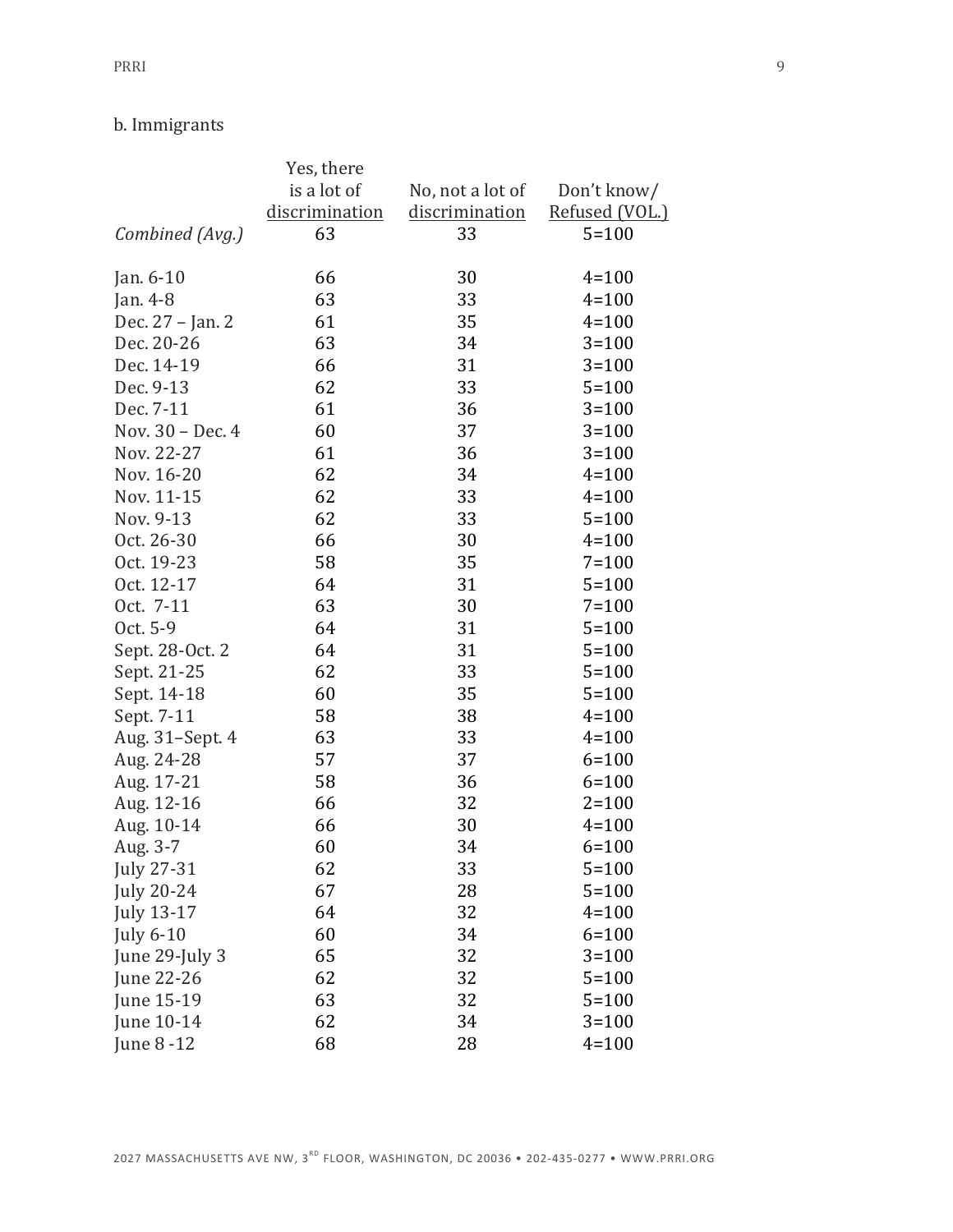c. Blacks

|                   | Yes, there     |                  |                |
|-------------------|----------------|------------------|----------------|
|                   | is a lot of    | No, not a lot of | Don't know/    |
|                   | discrimination | discrimination   | Refused (VOL.) |
| Combined (Avg.)   | 57             | 39               | $4 = 100$      |
|                   |                |                  |                |
| Jan. 6-10         | 60             | 37               | $3 = 100$      |
| Jan. 4-8          | 60             | 36               | $3 = 100$      |
| Dec. 27 - Jan. 2  | 56             | 40               | $4 = 100$      |
| Dec. 20-26        | 57             | 41               | $3 = 100$      |
| Dec. 14-19        | 59             | 37               | $4 = 100$      |
| Dec. 9-13         | 54             | 42               | $3 = 100$      |
| Dec. 7-11         | 56             | 42               | $2 = 100$      |
| Nov. 30 - Dec. 4  | 55             | 42               | $3 = 100$      |
| Nov. 22-27        | 54             | 44               | $3 = 100$      |
| Nov. 16-20        | 55             | 42               | $4 = 100$      |
| Nov. 11-15        | 57             | 38               | $5 = 100$      |
| Nov. 9-13         | 54             | 42               | $4 = 100$      |
| Oct. 26-30        | 59             | 38               | $3 = 100$      |
| Oct. 19-23        | 56             | 40               | $4 = 100$      |
| Oct. 12-17        | 59             | 37               | $4 = 100$      |
| Oct. 7-11         | 56             | 38               | $6 = 100$      |
| Oct. 5-9          | 64             | 32               | $4 = 100$      |
| Sept. 28-Oct. 2   | 64             | 34               | $2 = 100$      |
| Sept. 21-25       | 59             | 36               | $4 = 100$      |
| Sept. 14-18       | 53             | 43               | $4 = 100$      |
| Sept. 7-11        | 55             | 40               | $5 = 100$      |
| Aug. 31-Sept. 4   | 56             | 41               | $4 = 100$      |
| Aug. 24-28        | 54             | 43               | $3 = 100$      |
| Aug. 17-21        | 57             | 39               | $3 = 100$      |
| Aug. 12-16        | 60             | 38               | $3 = 100$      |
| Aug. 10-14        | 60             | 37               | $4 = 100$      |
| Aug. 3-7          | 56             | 39               | $5 = 100$      |
| July 27-31        | 57             | 39               | $4 = 100$      |
| <b>July 20-24</b> | 61             | 36               | $4 = 100$      |
| July 13-17        | 59             | 38               | $3 = 100$      |
| <b>July 6-10</b>  | 55             | 40               | $5 = 100$      |
| June 29-July 3    | 53             | 43               | $4 = 100$      |
| June 22-26        | 52             | 44               | $4 = 100$      |
| June 15-19        | 57             | 39               | $4 = 100$      |
| June 10-14        | 52             | 44               | $4 = 100$      |
| June 8-12         | 57             | 40               | $3 = 100$      |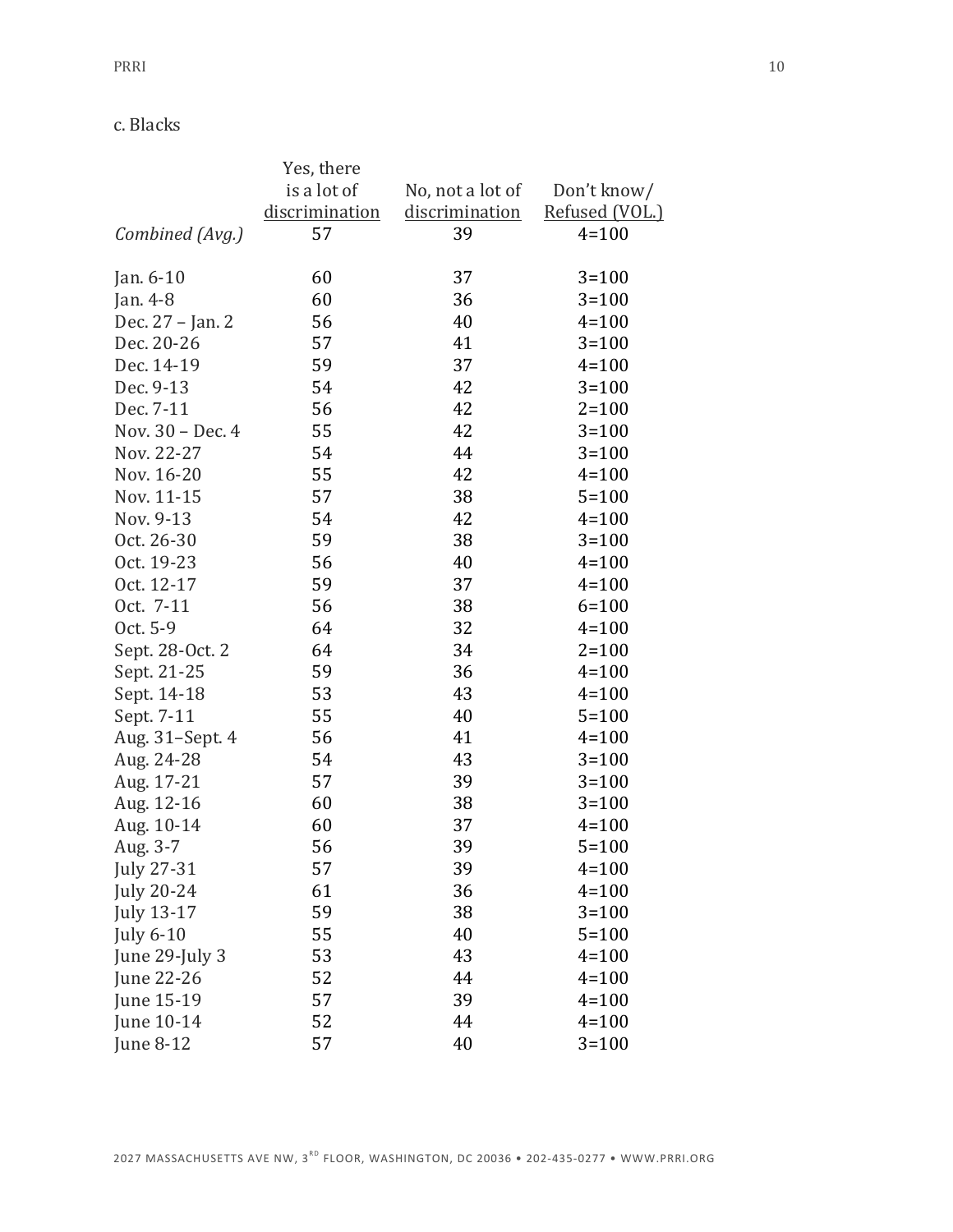## d. Transgender people

|                   | Yes, there     |                  |                |
|-------------------|----------------|------------------|----------------|
|                   | is a lot of    | No, not a lot of | Don't know/    |
|                   | discrimination | discrimination   | Refused (VOL.) |
| Combined (Avg.)   | 62             | 29               | $9 = 100$      |
|                   |                |                  |                |
| Jan. 6-10         | 64             | 28               | $8 = 100$      |
| Jan. 4-8          | 65             | 27               | $8 = 100$      |
| Dec. 27 - Jan. 2  | 59             | 30               | $11 = 100$     |
| Dec. 20-26        | 61             | 32               | $7 = 100$      |
| Dec. 14-19        | 64             | 27               | $9 = 100$      |
| Dec. 9-13         | 59             | 30               | $11 = 100$     |
| Dec. 7-11         | 60             | 32               | $8 = 100$      |
| Nov. 30 - Dec. 4  | 59             | 31               | $10 = 100$     |
| Nov. 22-27        | 60             | 31               | $10 = 100$     |
| Nov. 16-20        | 57             | 33               | $10 = 100$     |
| Nov. 11-15        | 63             | 26               | $10 = 100$     |
| Nov. 9-13         | 62             | 28               | $10 = 100$     |
| Oct. 26-30        | 65             | 26               | $8 = 100$      |
| Oct. 19-23        | 58             | 30               | $12 = 100$     |
| Oct. 12-17        | 63             | 27               | $10 = 100$     |
| Oct. 7-11         | 60             | 27               | $13 = 100$     |
| Oct. 5-9          | 63             | 27               | $9 = 100$      |
| Sept. 28-Oct. 2   | 61             | 30               | $9 = 100$      |
| Sept. 21-25       | 59             | 30               | $11 = 100$     |
| Sept. 14-18       | 58             | 32               | $10 = 100$     |
| Sept. 7-11        | 57             | 33               | $10 = 100$     |
| Aug. 31-Sept. 4   | 62             | 30               | $8 = 100$      |
| Aug. 24-28        | 60             | 29               | $11 = 100$     |
| Aug. 17-21        | 57             | 33               | $10 = 100$     |
| Aug. 12-16        | 67             | 25               | $8 = 100$      |
| Aug. 10-14        | 64             | 28               | $9 = 100$      |
| Aug. 3-7          | 60             | 31               | $9 = 100$      |
| July 27-31        | 64             | 29               | $6 = 100$      |
| <b>July 20-24</b> | 65             | 27               | $9 = 100$      |
| July 13-17        | 60             | 30               | $10 = 100$     |
| <b>July 6-10</b>  | 61             | 30               | $9 = 100$      |
| June 29-July 3    | 64             | 28               | $8 = 100$      |
| June 22-26        | 64             | 27               | $9 = 100$      |
| June 15-19        | 64             | 28               | $9 = 100$      |
| June 10-14        | 64             | 26               | $10 = 100$     |
| June 8-12         | 66             | 29               | $5 = 100$      |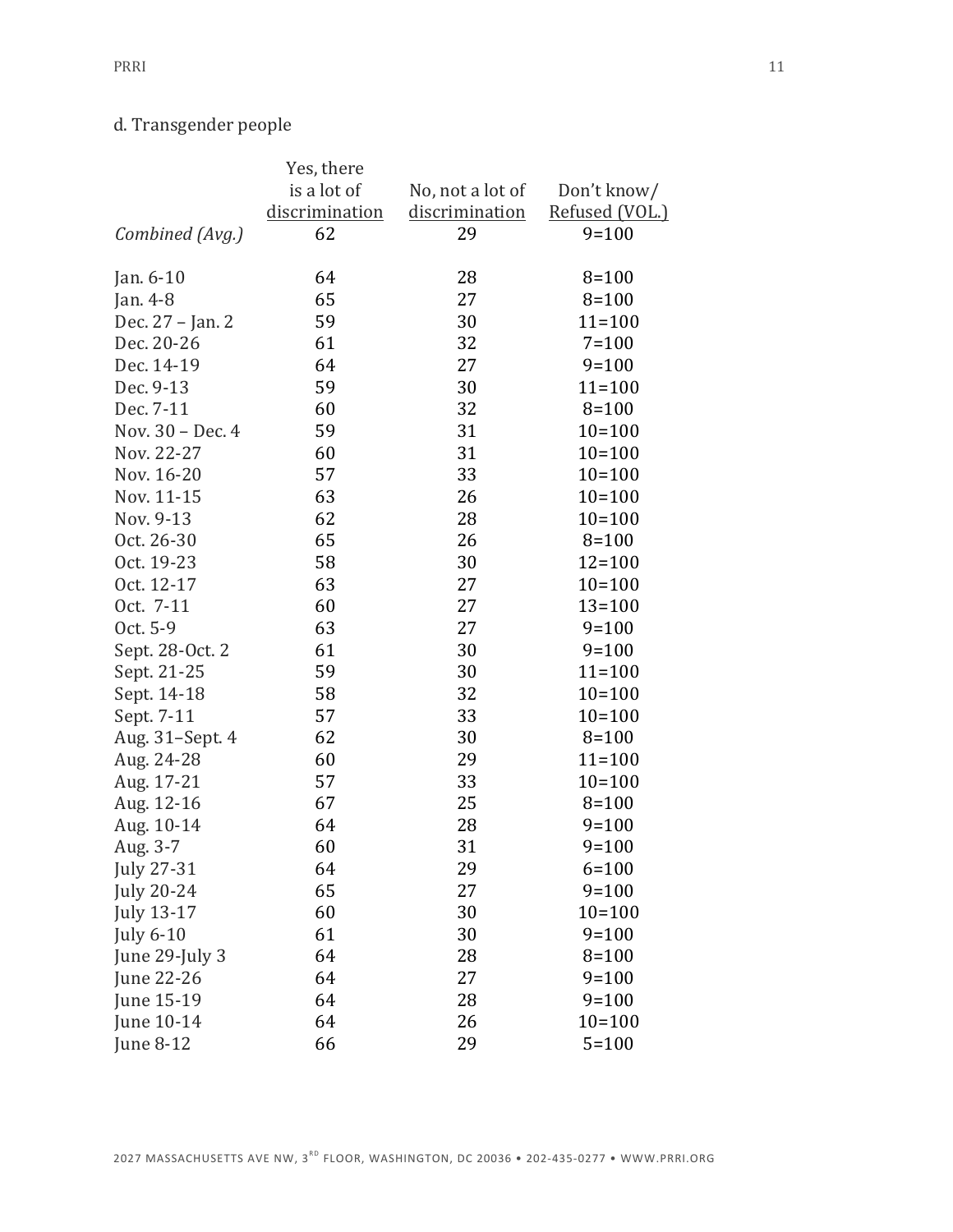# **Survey Methodology**

The 2016 American Values Atlas (AVA) is a project of PRRI. Results for all demographic, religious affiliation, and political affiliation questions were based on 101,438 bilingual telephone interviews (including 60,355 cell phone interviews) conducted between January 6, 2016 and January 10, 2017 by professional interviewers under the direction of SSRS. Results for questions on specific issues (e.g. immigration and LGBT issues) are based on a subset of 40,509 telephone interviews (including 24,266 cell phone interviews) conducted between May 18, 2016 and January 10, 2017. The AVA was made possible by generous grants from The Ford Foundation, The Carnegie Corporation of New York, the Arcus Foundation, the Gill Foundation and the Nathan Cummings Foundation.

Throughout 2016, at least 1,000 interviews were completed each week, with about 600 interviews conducted among respondents on their cell phones. Each week, interviewing occurred over a five-day period, from Wednesday through Sunday or from Thursday through Monday. The selection of respondents within households was accomplished by randomly requesting to speak with the youngest adult male or female currently living in the household.

Data collection was based on stratified, single-stage, random-digit-dialing (RDD) of landline telephone households and randomly generated cell phone numbers. The sample was designed to represent the total U.S. adult population from all 50 states, including Hawaii and Alaska. The landline and cell phone samples were provided by Marketing Systems Group.

The weighting was accomplished in two separate stages. The first stage of weighting corrects for different probabilities of selection associated with the number of adults in each household and each respondent's telephone usage patterns. In the second stage, sample demographics were balanced to match target population parameters for gender, age, education, race and Hispanic ethnicity, region (U.S. Census definitions), population density, and telephone usage. The population density parameter was derived from 2010 Census data. The telephone usage parameter came from an analysis of the July-December 2015 National Health Interview Survey. All other weighting parameters were derived from an analysis of the U.S. Census Bureau's March 2016 Current Population Survey.

The sample weighting was accomplished using iterative proportional fitting (IFP), a process that simultaneously balances the distributions of all variables. Weights are trimmed so that they do not exceed 4.0 or fall below 0.25 to prevent individual interviews from having too much influence on the final results. The use of these weights in statistical analysis ensures that the demographic characteristics of the sample closely approximate the demographic characteristics of the target populations.

Table 1 shows the margin of error and design effect for each weekly survey at the 95% level of confidence. The margin of error for total sample is  $+/-0.4$  percentage points at the 95% level of confidence. The margin of error for issue subsample is  $+/-$  0.6 percentage points at the 95% level of confidence. The design effect for both total sample and the issue subsample is 1.4. In addition to sampling error, surveys may also be subject to error or bias due to question wording, context, and order effects.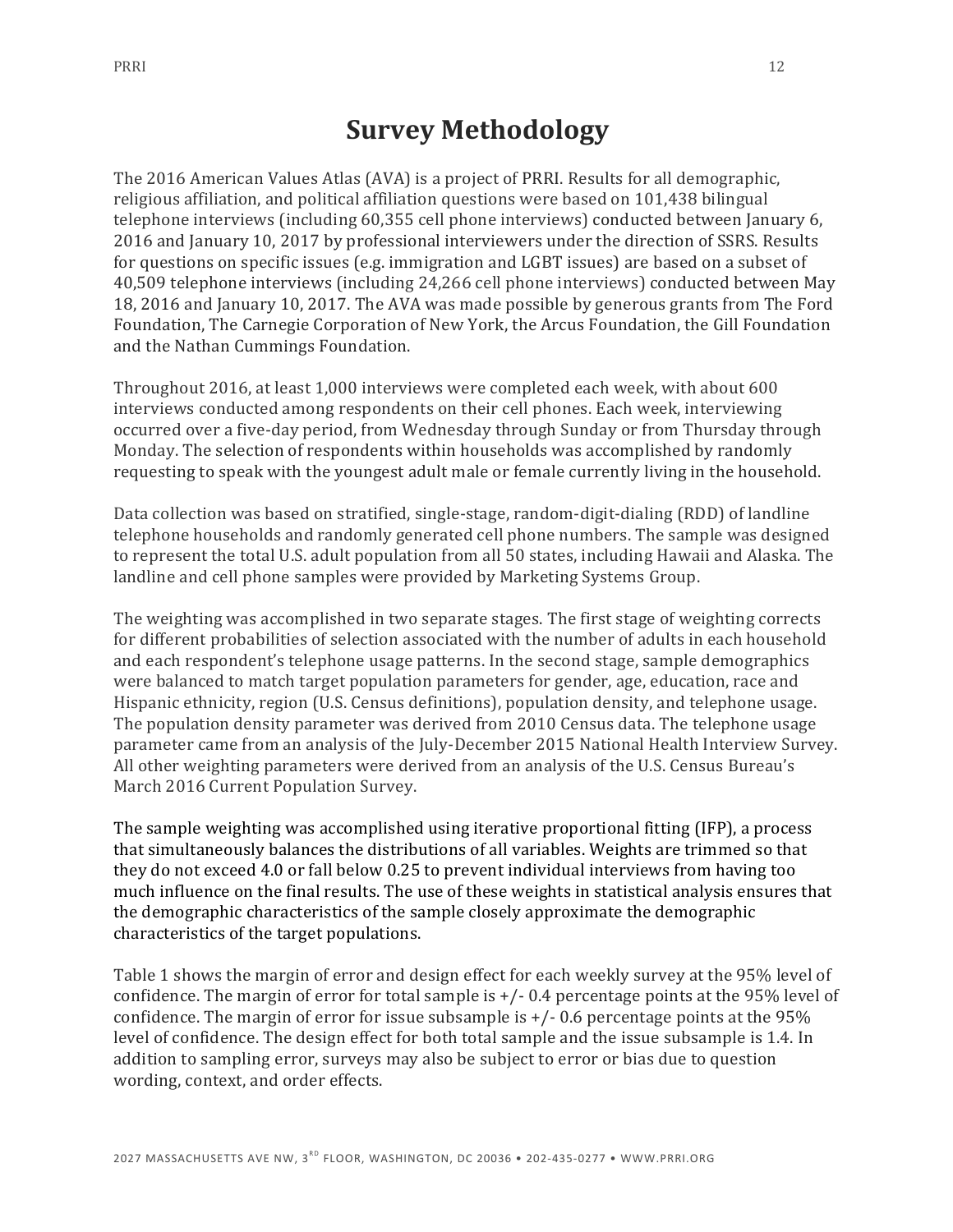| Table 1: Weekly Issue Sample Sizes, Margin of Error, and Design Effect |                     |           |               |  |
|------------------------------------------------------------------------|---------------------|-----------|---------------|--|
|                                                                        | for Issue Questions |           |               |  |
|                                                                        | Unweighted          | Margin of |               |  |
| <b>Field Dates</b>                                                     | Sample Size         | Error     | Design Effect |  |
| May 18, 2016 - Jan. 10, 2017 <sup>3</sup>                              | 40,509              | 0.6       | 1.4           |  |
|                                                                        |                     |           |               |  |
| Jan. $6-10$                                                            | 1,020               | 3.7       | 1.5           |  |
| Jan. 4-8                                                               | 1,015               | 3.7       | 1.5           |  |
| Dec. 27 - Jan. 2                                                       | 1,014               | 3.6       | 1.4           |  |
| Dec. 20-26                                                             | 1,015               | 3.6       | 1.4           |  |
| Dec. 14-19                                                             | 1,016               | 3.7       | 1.4           |  |
| Dec. 9-13                                                              | 1,001               | 3.7       | 1.4           |  |
| Dec. 7-11                                                              | 1,004               | 3.6       | 1.4           |  |
| Nov. 30 - Dec. 4                                                       | 1,011               | 3.7       | 1.4           |  |
| Nov. 22-27                                                             | 1,018               | 3.6       | 1.4           |  |
| Nov. 16-20                                                             | 1,016               | 3.6       | 1.3           |  |
| Nov. 11-15                                                             | 1,002               | 3.6       | 1.4           |  |
| Nov. 9-13                                                              | 1,006               | 3.6       | 1.4           |  |
| Oct. 26-30                                                             | 1,016               | 3.5       | 1.3           |  |
| Oct. 19-23                                                             | 1,011               | 3.7       | 1.5           |  |
| Oct. 12-17                                                             | 1,005               | 3.7       | 1.4           |  |
| Oct. 7-11                                                              | 1,022               | 3.6       | 1.3           |  |
| Oct. 5-9                                                               | 1,009               | 3.6       | 1.4           |  |
| Sept. 28-Oct. 2                                                        | 1,017               | 3.6       | 1.3           |  |
| Sept. 21-25                                                            | 1,000               | 3.7       | 1.4           |  |
| Sept. 14-18                                                            | 1,009               | 3.7       | 1.4           |  |
| Sept. 7-11                                                             | 1,004               | 3.6       | 1.4           |  |
| Aug. 31-Sept. 4                                                        | 1,000               | 3.7       | 1.5           |  |
| Aug. 24-28                                                             | 1,020               | 3.6       | 1.4           |  |
| Aug. 17-21                                                             | 1,020               | 3.6       | 1.4           |  |
| Aug. 12-16                                                             | 1,012               | 3.6       | 1.4           |  |
| Aug. 10-14                                                             | 1,002               | 3.8       | 1.5           |  |
| Aug. 3-7                                                               | 1,007               | 3.7       | 1.4           |  |
| July 27-31                                                             | 1,015               | 3.7       | 1.4           |  |
| <b>July 20-24</b>                                                      | 1,006               | 3.8       | 1.5           |  |
| July 13-17                                                             | 1,011               | 3.7       | 1.5           |  |
| <b>July 6-10</b>                                                       | 1,006               | 3.7       | 1.5           |  |
| June 29 - July 3                                                       | 1,004               | 3.7       | 1.4           |  |
| June 22-26                                                             | 1,020               | 3.6       | 1.4           |  |
| June 15-19                                                             | 1,016               | 3.7       | 1.4           |  |
| June 10-14                                                             | 1,020               | 3.7       | 1.4           |  |
| June 8-12                                                              | 1,000               | 3.6       | 1.4           |  |
| June 3-7                                                               | 1,015               | 3.6       | 1.4           |  |

## **Appendix: Sample Sizes and Margin of Error**

 $3$  A total of 75 interviews were conducted outside the weeks listed in this table.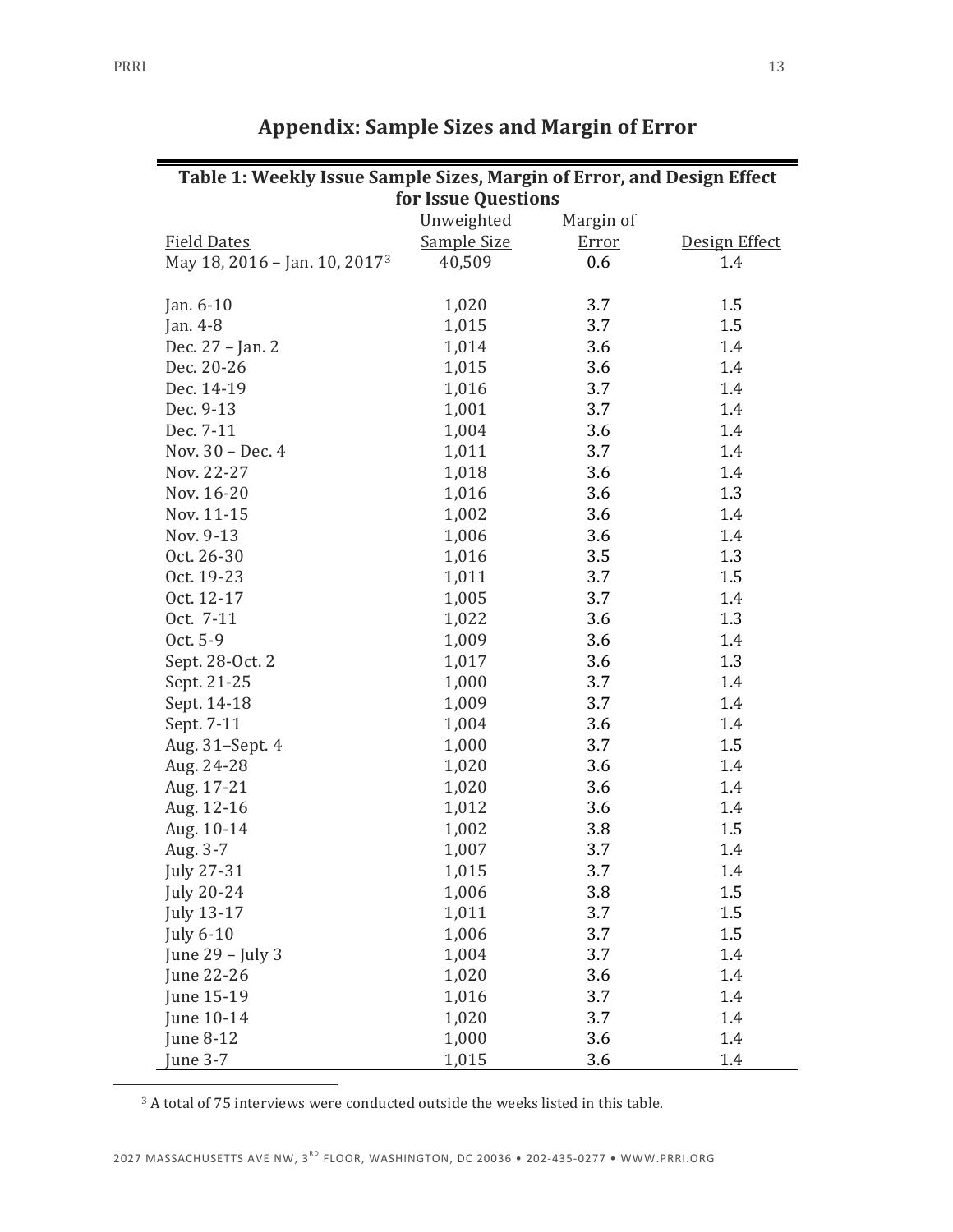| June $1-5$ | 1,015 | 3.6 | 1.4 |
|------------|-------|-----|-----|
| May 25-29  | 1,007 | 3.7 | 1.4 |
| May 18-22  | 1,007 | 3.7 | 1.5 |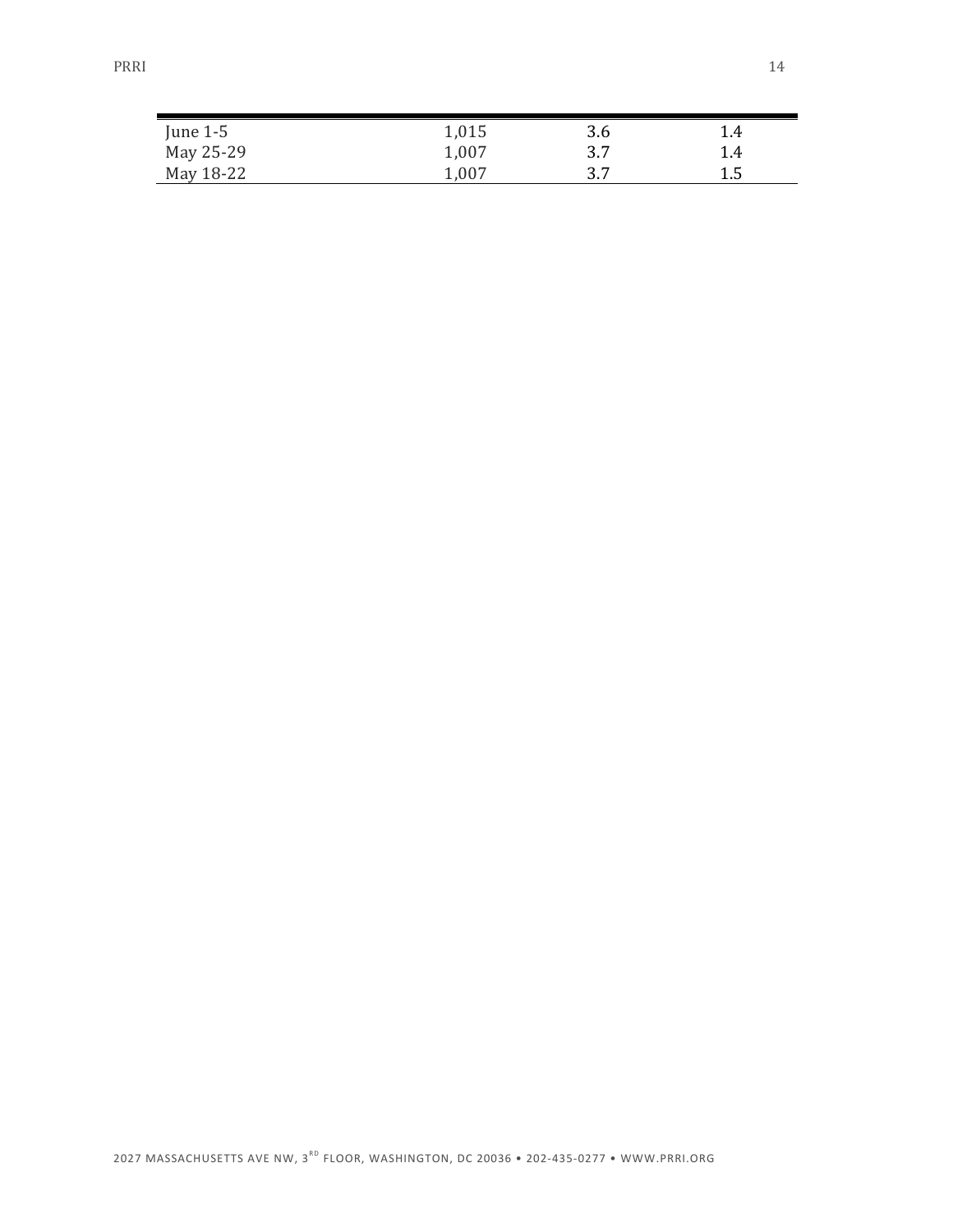#### **Table 2: State Sample Sizes**

|                      |                     |                        | Discrimination   |
|----------------------|---------------------|------------------------|------------------|
| <b>State</b>         | <b>Total Sample</b> | <b>Issue Subsample</b> | <b>Subsample</b> |
| <b>United States</b> | 101,438             | 40,509                 | 36,465           |
| Alabama              | 1,485               | 562                    | 499              |
| Alaska               | 573                 | 264                    | 247              |
| Arizona              | 2,042               | 868                    | 786              |
| Arkansas             | 1,008               | 404                    | 361              |
| California           | 9,640               | 3,909                  | 3,549            |
| Colorado             | 1,657               | 679                    | 620              |
| Connecticut          | 1,073               | 412                    | 373              |
| Delaware             | 302                 | 120                    | 103              |
| Florida              | 6,076               | 2,371                  | 2,128            |
| Georgia              | 2,928               | 1,129                  | 1,017            |
| Hawaii               | 438                 | 235                    | 221              |
| Idaho                | 609                 | 262                    | 229              |
| Illinois             | 3,587               | 1,426                  | 1,267            |
| Indiana              | 2,288               | 894                    | 809              |
| Iowa                 | 1,325               | 541                    | 491              |
| Kansas               | 1,091               | 424                    | 384              |
| Kentucky             | 1,463               | 558                    | 491              |
| Louisiana            | 1,410               | 539                    | 490              |
| Maine                | 594                 | 260                    | 233              |
| Maryland             | 1,727               | 669                    | 602              |
| Massachusetts        | 1,952               | 812                    | 731              |
| Michigan             | 2,997               | 1,134                  | 1,017            |
| Minnesota            | 2,060               | 834                    | 744              |
| Mississippi          | 833                 | 321                    | 283              |
| Missouri             | 2,171               | 893                    | 810              |
| Montana              | 524                 | 212                    | 189              |
| Nebraska             | 747                 | 308                    | 271              |
| Nevada               | 977                 | 427                    | 390              |
| New Hampshire        | 432                 | 146                    | 133              |
| New Jersey           | 2,779               | 1,121                  | 999              |
| New Mexico           | 726                 | 297                    | 271              |
| New York             | 7,072               | 2,837                  | 2,556            |
| North Carolina       | 3,544               | 1,373                  | 1,243            |
| North Dakota         | 331                 | 149                    | 130              |
| Ohio                 | 4,074               | 1,604                  | 1,442            |
| Oklahoma             | 1,154               | 448                    | 405              |
| Oregon               | 1,648               | 687                    | 607              |
| Pennsylvania         | 4,610               | 1,757                  | 1,587            |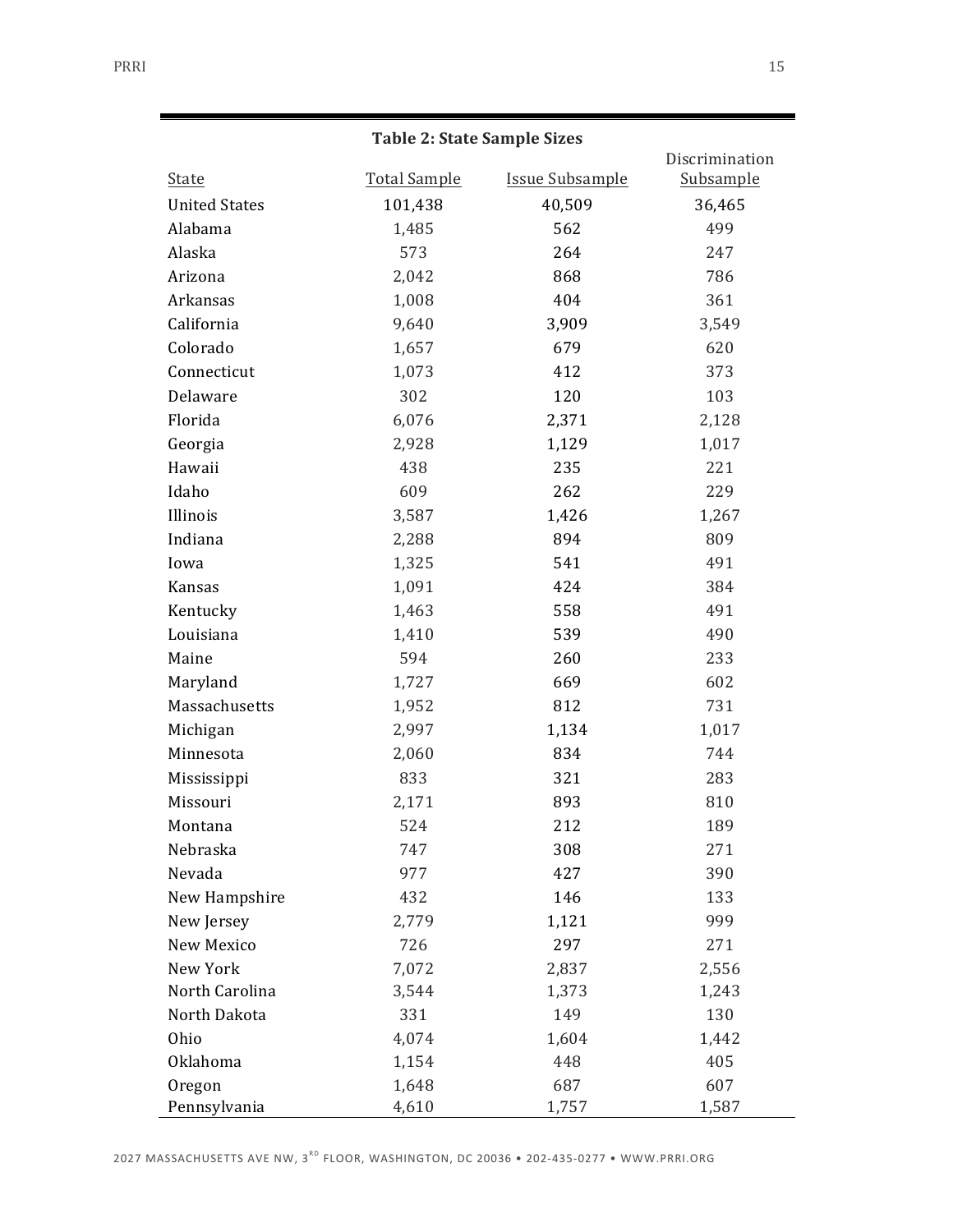| Rhode Island                                                    | 369   | 151   | 131   |
|-----------------------------------------------------------------|-------|-------|-------|
| South Carolina                                                  | 1,636 | 637   | 579   |
| South Dakota                                                    | 367   | 159   | 142   |
| Tennessee                                                       | 2,139 | 882   | 804   |
| Texas                                                           | 6,956 | 2,844 | 2,531 |
| Utah                                                            | 1,056 | 446   | 403   |
| Vermont                                                         | 313   | 113   | 103   |
| Virginia                                                        | 2,862 | 1,116 | 1,015 |
| Washington                                                      | 2,264 | 917   | 820   |
| West Virginia                                                   | 784   | 309   | 287   |
| Wisconsin                                                       | 2,213 | 836   | 753   |
| Wyoming                                                         | 244   | 102   | 89*   |
| * Sample size is less than 100. Interpret results with caution. |       |       |       |